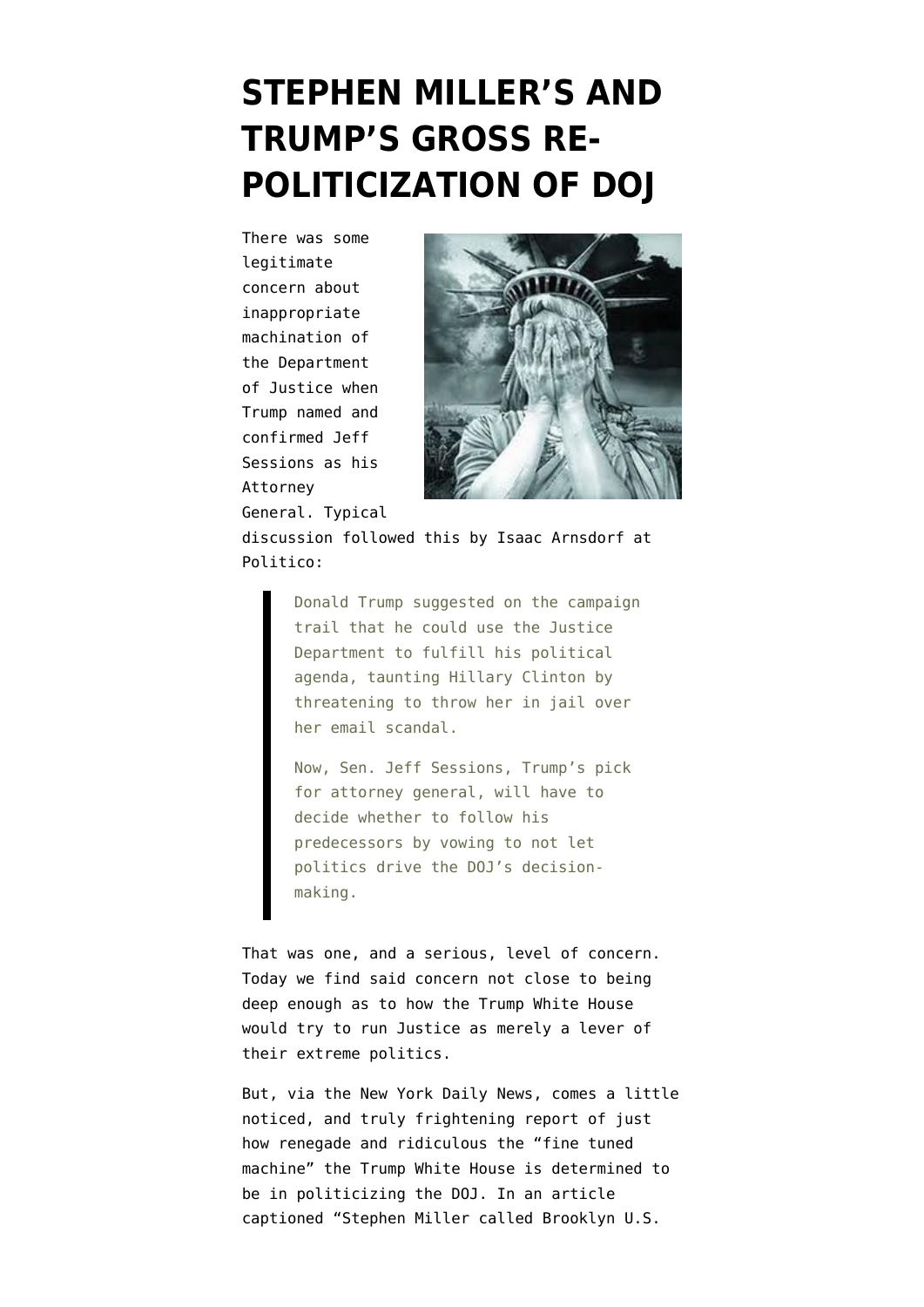[Attorney at home and told him how to defend](http://www.nydailynews.com/opinion/stephen-miller-called-u-s-attorney-travel-ban-defense-article-1.2975873?cid=bitly) [travel ban in court"](http://www.nydailynews.com/opinion/stephen-miller-called-u-s-attorney-travel-ban-defense-article-1.2975873?cid=bitly), comes the stunning news that:

> In the chaotic hours after President Trump signed on a Friday afternoon the sloppily written executive order meant to fulfill his Muslim ban campaign promise, Stephen Miller called the home of Robert Capers to dictate to the U.S. Attorney for the Eastern District how he should defend that order at a Saturday emergency federal court hearing.

That's according to a federal law enforcement official with knowledge of the call, which happened as Department of Justice attorneys cancelled plans, found babysitters and rushed back to their Brooklyn office to try and find out what exactly it was they were defending and who was being affected by  $it$  – how many people were already being held in America, how many were being barred from arriving here and the exact status of each person.

The full article at the NYDN is mandatory reading, but let that sink in for a second. 31 year old Stephen Miller, a wet behind the ears [extreme right wing ideologue with white](http://www.politico.com/magazine/story/2016/06/stephen-miller-donald-trump-2016-policy-adviser-jeff-sessions-213992) [nationalist leanings](http://www.politico.com/magazine/story/2016/06/stephen-miller-donald-trump-2016-policy-adviser-jeff-sessions-213992) and NO, repeat NO legal training, much less law degree, called up a United States Attorney – at home! – to "dictate" how the DOJ would operate in an emergency litigation situation in an United States District Court.

Stunning is too weak of a response. Shocking is insufficient. It is actually hard to know what the proper words for this are.

I asked Matthew A. Miller, former OPA head under the Obama DOJ for a thought on the implications of Stephen Miller's hubris in this instance. His reply was: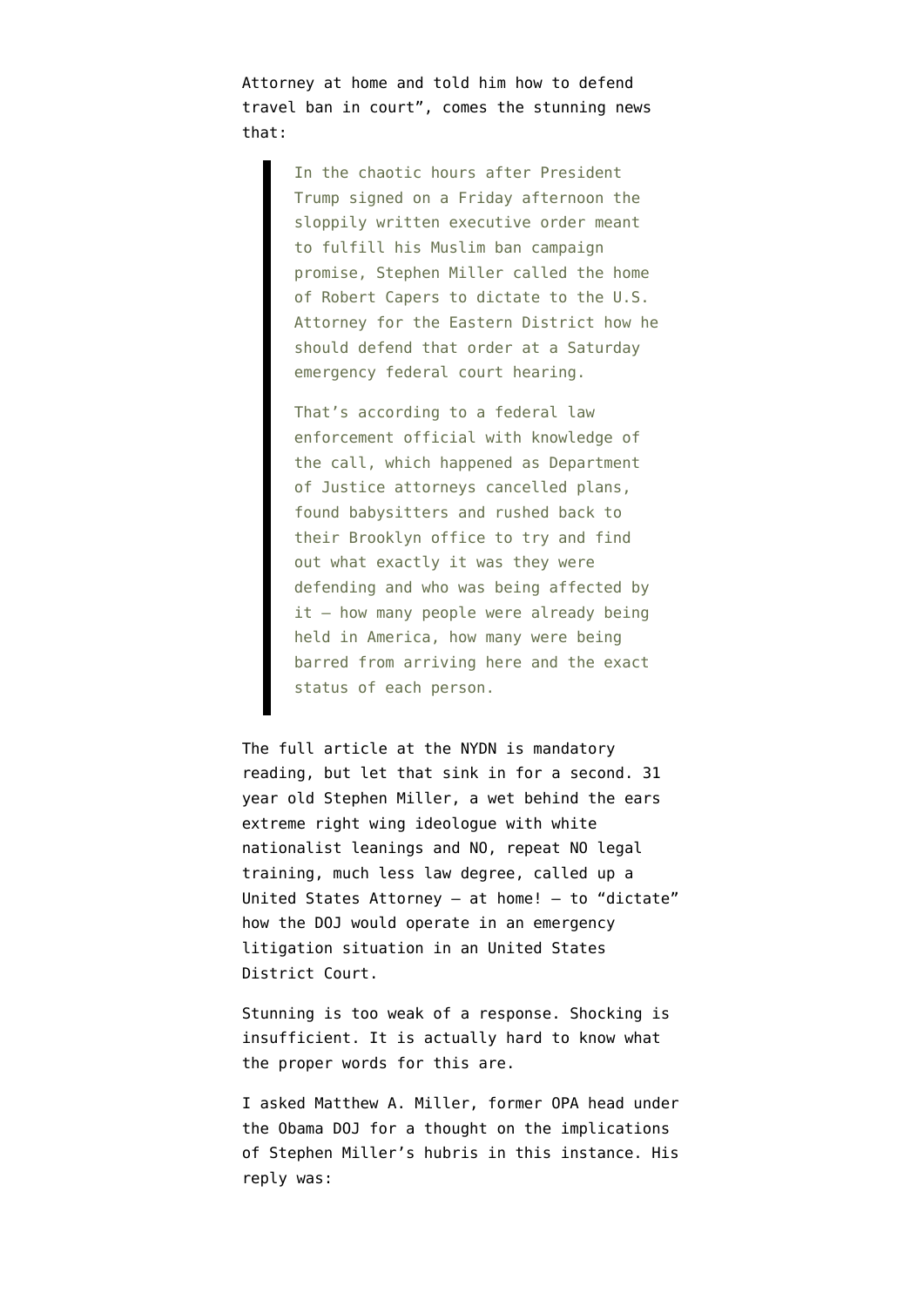The last time a White House started dictating demands to U.S. attorneys, the sitting Attorney General had to resign in disgrace. This raises yet another in a series of questions about whether the Sessions Justice Department will be independent from the Trump White House.

Exactly. I would have said "unprecedented" above along with "stunning" and "shocking", but for what occurred during a period of the Bush/Cheney regime when the interaction and control of the DOJ from the White House was extreme. And, ultimately, blown up as beyond unacceptable and appropriate by more reasoned minds and authorities. And, I might add, substantially due to the Fourth Estate of the press, that Trump [blithely and ignorantly describes](https://www.nytimes.com/2017/02/17/business/trump-calls-the-news-media-the-enemy-of-the-people.html) as "enemies of the American people".

Yes, it is really that important of a moment now with Stephen Miller (note: NO relation to Matthew A. Miller) and the extreme hubris and lack of institutional awareness, competence or control, and obvious disdain for any, by the Trump Administration.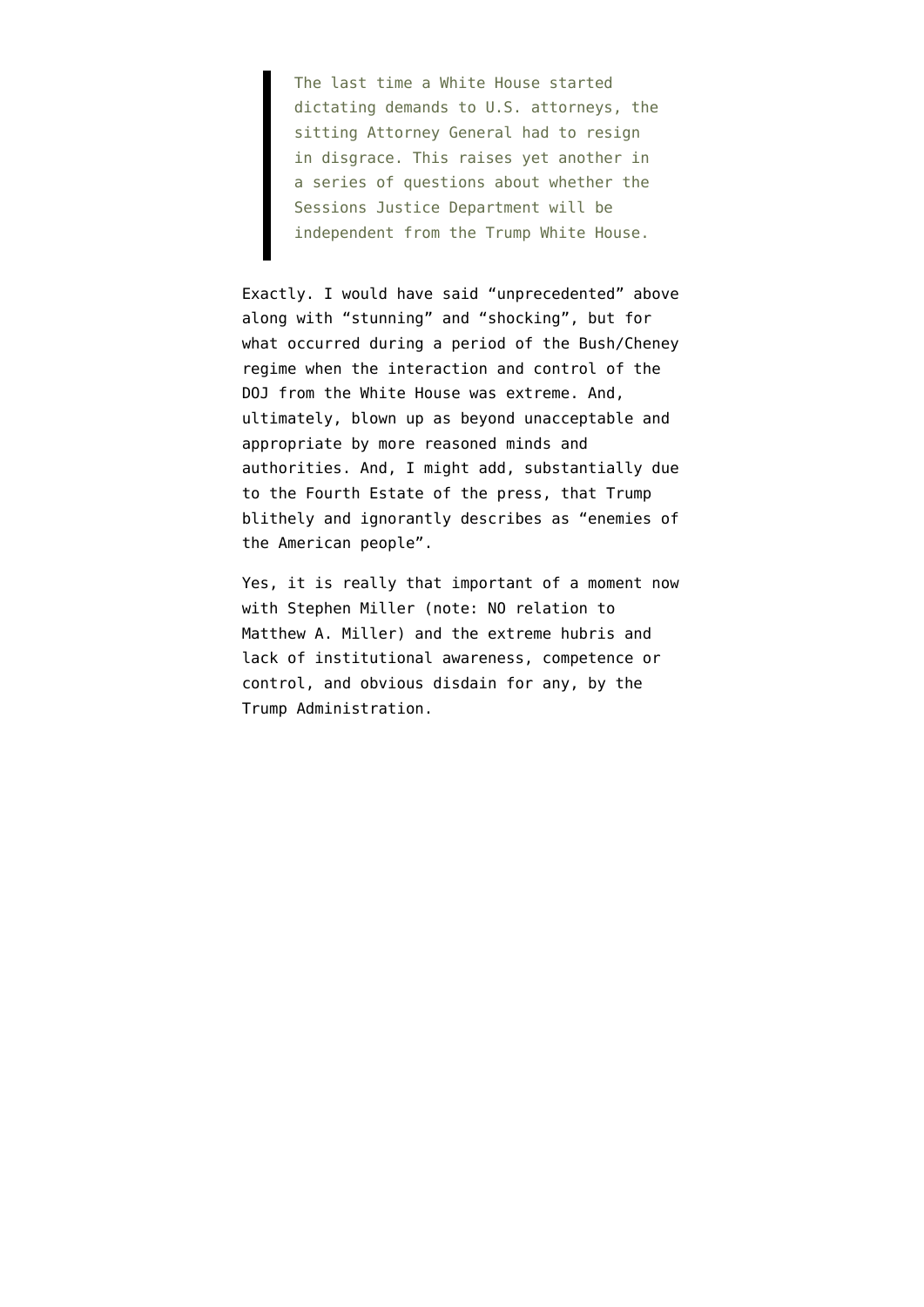

nate hearing, a stunning graphic displaying the shocking difference between communication between the Clinton White House and DOJ, and the ridiculous political input that the Bush Cheney White House had to DOJ.

With the grossly inappropriate statements of President Donald Trump as to how "he" will direct prosecutions of political enemies and other criminal and military defendants, leakers and others, to the literally insane conduct of Stephen Miller here, it is time to remember Senator Whitehouse's chart.

It is also time to wonder if Sheldon Whitehouse